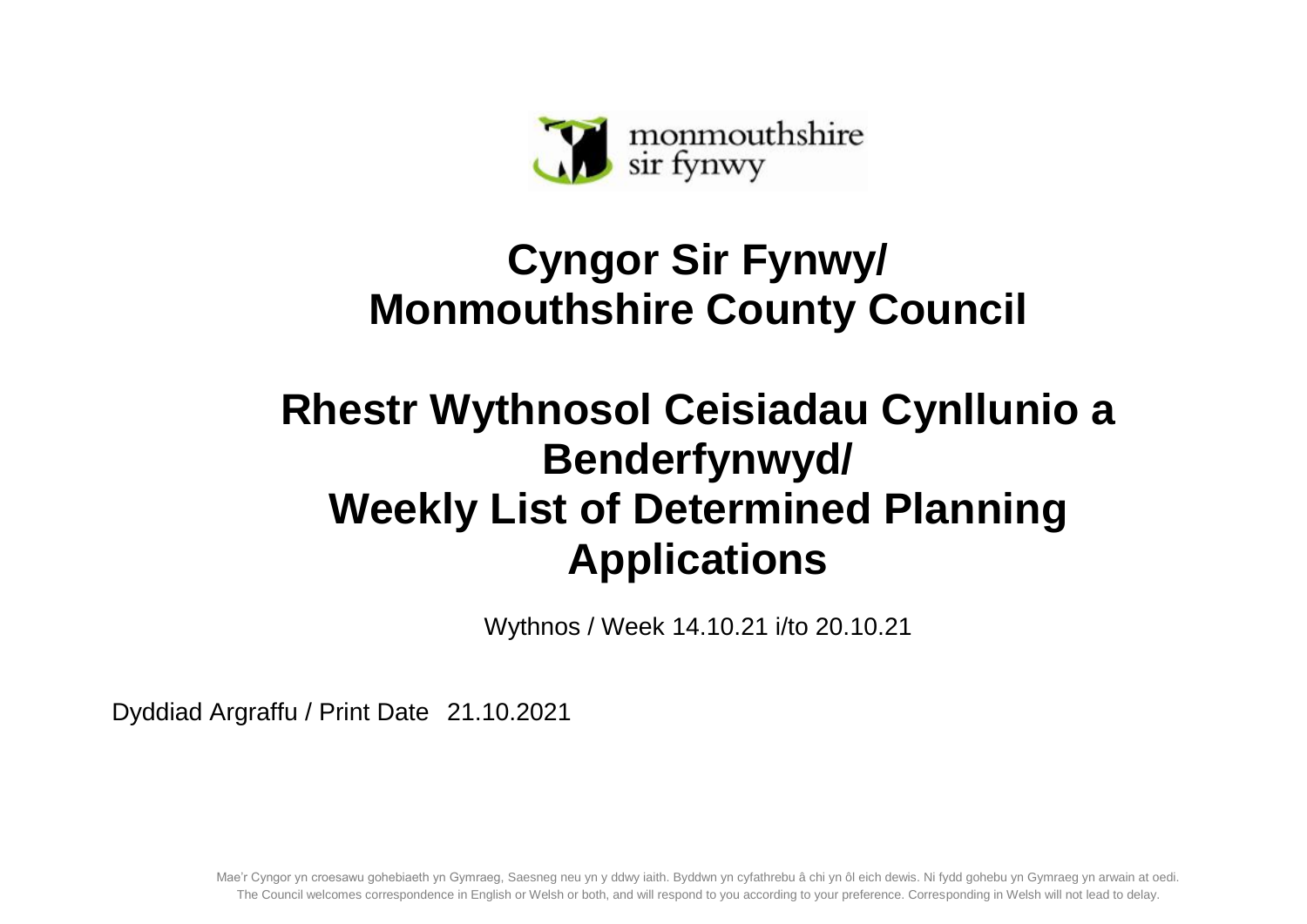| <b>Ward/Ward</b>                                                            | <b>Rhif Cais/</b><br><b>Application</b><br><b>Number</b> | Disgrifia d o'r<br>Datblygiad/<br><b>Development</b><br><b>Description</b>                                                                                                                                      | <b>Cyfeiriad Safle/</b><br><b>Site Address</b>                                                   | Penderfyniad/<br><b>Decision</b> | Dyddiad y<br>Penderfyniad/<br><b>Decision Date</b> | Lefel Penderfyniad/<br><b>Decision Level</b> |
|-----------------------------------------------------------------------------|----------------------------------------------------------|-----------------------------------------------------------------------------------------------------------------------------------------------------------------------------------------------------------------|--------------------------------------------------------------------------------------------------|----------------------------------|----------------------------------------------------|----------------------------------------------|
| <b>Cantref</b><br>Plwyf/ Parish:<br>Abergavenny<br><b>Town Council</b>      | DM/2021/01343                                            | Single storey rear<br>extension.                                                                                                                                                                                | Melbourne House<br>48 Stanhope Street<br>Abergavenny<br>Monmouthshire<br>NP77DH                  | Approve                          | 14.10.2021                                         | Delegated Officer                            |
| Lansdown<br>Plwyf/ Parish:<br>Abergavenny<br><b>Town Council</b>            | DM/2021/01434                                            | Deadwood oak tree in<br>the back garden and<br>reduce by 30% to make<br>the trees safe. Plus cut<br>back large laurel hedge<br>and fell small ash tree<br>with signs of dieback and<br>leaning towards housing. | 12 Wedgwood<br>Gardens<br>Abergavenny<br>Monmouthshire<br>NP77AF                                 | Approve                          | 18.10.2021                                         | Delegated Officer                            |
| <b>Goytre Fawr</b><br>Plwyf/ Parish:<br>Goetre Fawr<br>Community<br>Council | DM/2020/01819                                            | Proposed alterations &<br>extension of existing<br>bungalow and addition of<br>detached garage.                                                                                                                 | The Paddocks<br>Clwyd-y-clap Lane<br>Mamhilad<br>Pontypool<br>Monmouthshire<br>NP4 0JD           | Approve                          | 20.10.2021                                         | Delegated Officer                            |
| <b>Llanbadoc</b><br>Plwyf/ Parish:<br>Gwehelog Fawr<br>Community<br>Council | DM/2021/00987                                            | NMA relating to<br>application<br>DM/2019/00800<br>(landscape concept plan<br>and site boundary<br>updated).                                                                                                    | Homestead<br><b>Wainfield Lane</b><br>Gwehelog<br><b>Usk</b><br>Monmouthshire<br><b>NP15 1RG</b> | Application<br>Withdrawn         | 19.10.2021                                         | Delegated Officer                            |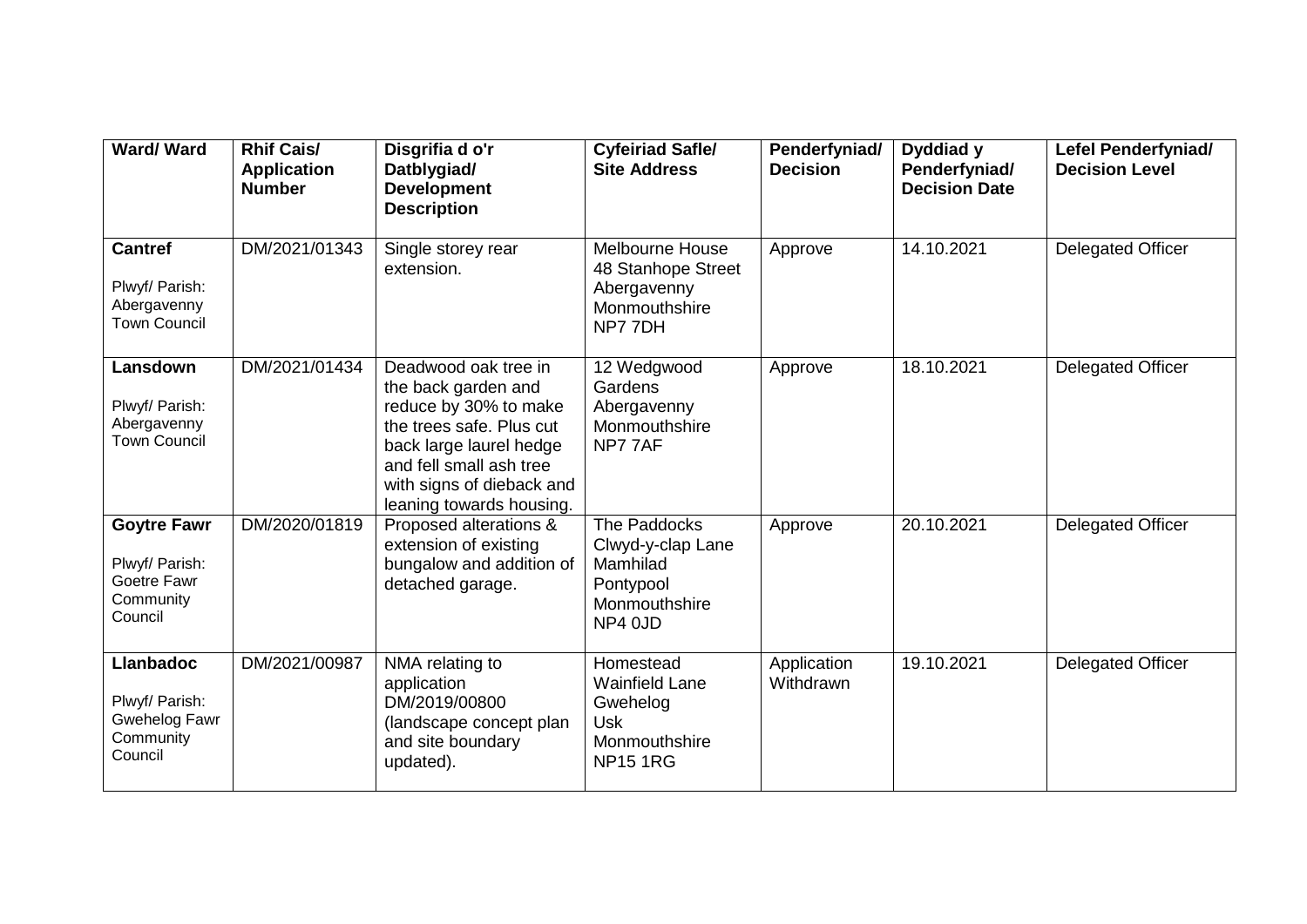| <b>Trellech</b><br><b>United</b><br>Plwyf/ Parish:<br><b>Trellech United</b><br>Community<br>Council | DM/2021/01701 | Forest track.                                                                                                                                                                    | Forestry Land To<br>The East Of Trellech<br>And South Of The<br><b>Narth</b><br>C50-11<br>The Narth<br>Monmouth<br>Monmouthshire | Acceptable               | 20.10.2021 | <b>Delegated Officer</b> |
|------------------------------------------------------------------------------------------------------|---------------|----------------------------------------------------------------------------------------------------------------------------------------------------------------------------------|----------------------------------------------------------------------------------------------------------------------------------|--------------------------|------------|--------------------------|
| <b>St Arvans</b><br>Plwyf/ Parish:<br>Tintern<br>Community<br>Council                                | DM/2021/01665 | Ash tree at the front of<br>the cottage to be felled.                                                                                                                            | <b>Abbey Cottage</b><br>A466 Tintern To St<br>Arvans<br>Tintern<br>Monmouthshire<br><b>NP166SF</b>                               | Approve                  | 18.10.2021 | <b>Delegated Officer</b> |
| <b>Caerwent</b><br>Plwyf/ Parish:<br>Caerwent<br>Community<br>Council                                | DM/2021/00938 | Convert garage in to<br>area for<br>pleasure/leisure/work. To<br>include bi-fold doors to<br>garden side of garage,<br>mezzanine floor area<br>and roof window.                  | 16 Merton Green<br>Caerwent<br>Caldicot<br>Monmouthshire<br><b>NP26 5AT</b>                                                      | Approve                  | 20.10.2021 | <b>Delegated Officer</b> |
| <b>St Marys</b><br>Plwyf/ Parish:<br>Chepstow Town<br>Council                                        | DM/2021/00713 | Rear single storey<br>kitchen utility extension.                                                                                                                                 | 10 Lower Church<br><b>Street</b><br>Chepstow<br>Monmouthshire<br><b>NP165HJ</b>                                                  | Application<br>Withdrawn | 15.10.2021 | <b>Delegated Officer</b> |
| <b>St Marys</b><br>Plwyf/ Parish:<br>Chepstow Town<br>Council                                        | DM/2021/01655 | Pollard 3 x Lime Tress to<br>8m height, maintaining<br>main scaffold limbs. Re-<br>pollard Lime Tree on the<br>corner of Welsh<br>Street/Deans Hill, back<br>to pollard knuckle. | 11-11A Welsh Street<br>Chepstow<br>Monmouthshire<br><b>NP16 5LN</b>                                                              | Approve                  | 18.10.2021 | <b>Delegated Officer</b> |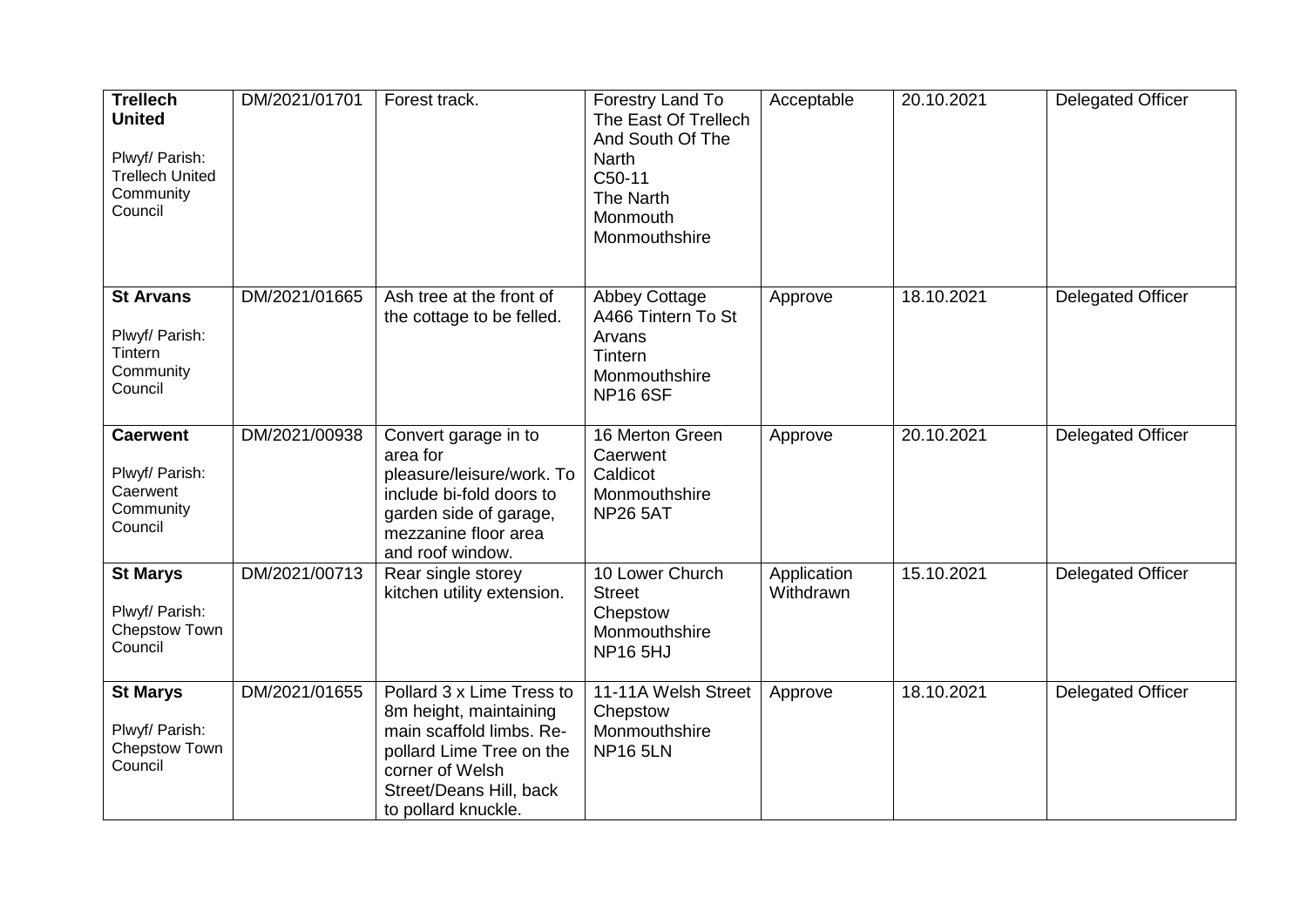| Larkfield<br>Plwyf/ Parish:<br>Chepstow Town<br>Council           | DM/2021/01365 | Partial discharge of<br>condition no.5<br>(landscape scheme) of<br>planning consent<br>DC/2017/00623                                                                                                                                                                                                                                                                                                                                                                                                                                                                                                                                                                                   | Lower Hardwick<br><b>Hardwick Hill</b><br>Chepstow<br><b>NP16 5PT</b>       | Approve | 19.10.2021 | <b>Delegated Officer</b>  |
|-------------------------------------------------------------------|---------------|----------------------------------------------------------------------------------------------------------------------------------------------------------------------------------------------------------------------------------------------------------------------------------------------------------------------------------------------------------------------------------------------------------------------------------------------------------------------------------------------------------------------------------------------------------------------------------------------------------------------------------------------------------------------------------------|-----------------------------------------------------------------------------|---------|------------|---------------------------|
| <b>Rogiet</b><br>Plwyf/ Parish:<br>Rogiet<br>Community<br>Council | DM/2021/00724 | Proposed new build<br>detached dwelling to side<br>of No. 2 Ifton Road                                                                                                                                                                                                                                                                                                                                                                                                                                                                                                                                                                                                                 | Ty Newydd<br>2 Ifton Road<br>Rogiet<br>Caldicot<br><b>NP26 3SS</b>          | Refuse  | 15.10.2021 | <b>Committee Decision</b> |
| <b>Rogiet</b><br>Plwyf/ Parish:<br>Rogiet<br>Community<br>Council | DM/2021/01059 | Conversion of existing<br>internal garage for use<br>as a home office.<br>Conversion will include<br>the replacement of<br>existing garage door with<br>a feather-edged wall and<br>three-pane window.<br>Internally the conversion<br>will involve the erection<br>of stud-work and<br>plasterboard walls to line<br>the existing garage walls<br>and the construction of a<br>stud-work floor to cover<br>existing concrete<br>flooring. The conversion<br>will not increase the<br>dimensions of the<br>existing structure.<br>Location and site plans<br>remain unaffected by the<br>proposed works. All<br>works will be undertaken<br>to building regulations<br>and of standard | 5 Siskin Crescent<br>Rogiet<br>Caldicot<br>Monmouthshire<br><b>NP26 3UW</b> | Approve | 20.10.2021 | <b>Delegated Officer</b>  |